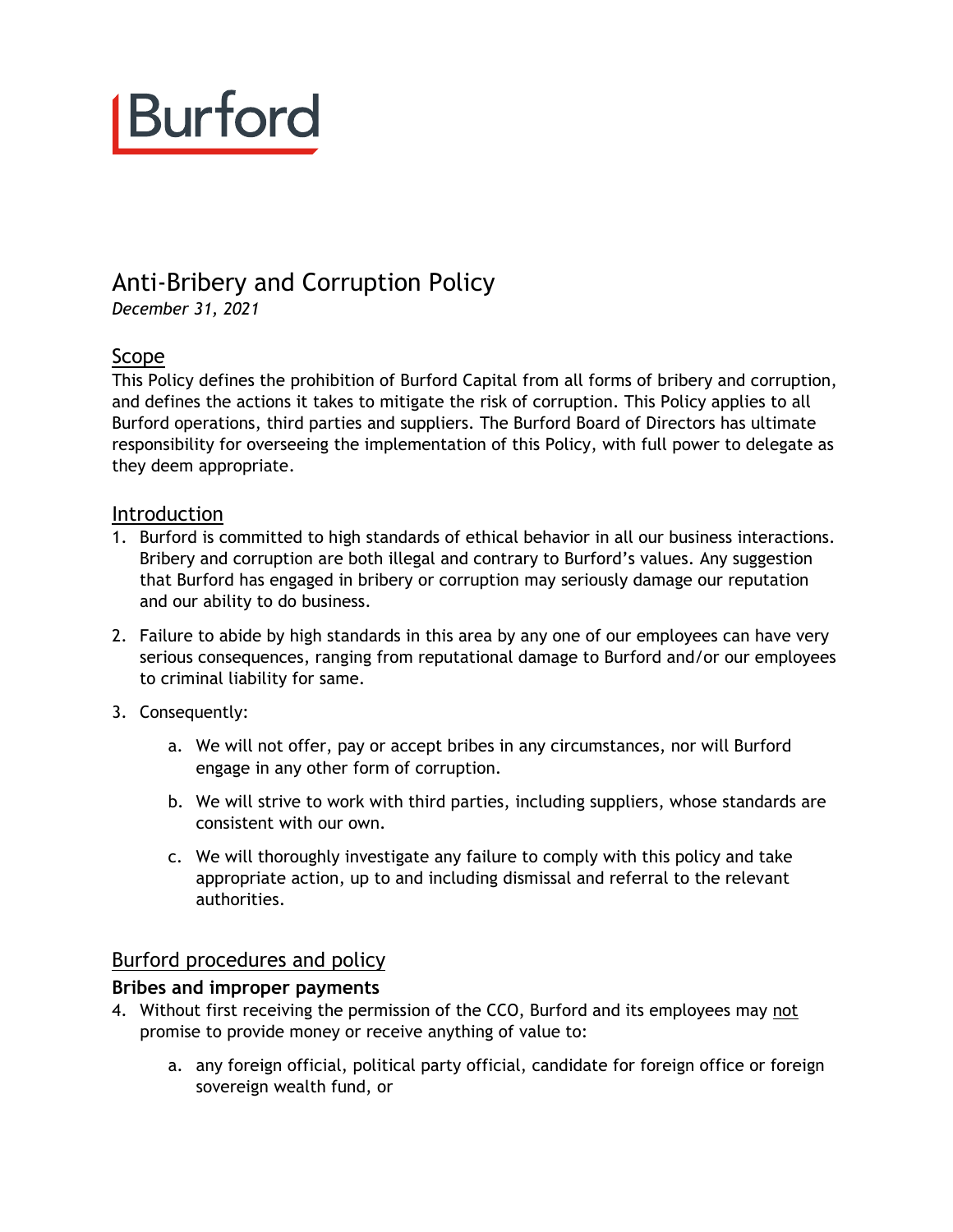### Burtord

- b. to any third party with the knowledge that the third party will forward the money or item of value to any of the parties mentioned in (a).
- 5. Employees are prohibited from making facilitation or "grease" payments to any such officials, including employees of state-owned entities. A facilitation or "grease" payment is a small bribe solicited to speed up the performance of a routine transaction or service to which Burford would be legally entitled to receive.
- 6. Burford and its employees may not receive improper payments from government officials and other third parties, including brokers or other parties acting on the behalf of investors. A payment is improper if it:
	- a. induces a person to act in breach of their duties;
	- b. rewards that person for having already done so; or
	- c. otherwise influences, or is intended to influence, someone with the purpose of obtaining and/or retaining business or any commercial, contractual, regulatory or personal advantage or benefit, pecuniary or otherwise.
- <span id="page-1-0"></span>7. Burford and its employees may never, under any circumstances, provide to, or receive anything of value from, any person or entity for the purpose of:
	- a. influencing any act or decision of the recipient;
	- b. inducing the recipient to breach any lawful duty;
	- c. securing an improper advantage; $1$  or
	- d. influencing the recipient to cause a foreign government to act or refrain from acting.

### **Gifts and entertainment**

- 8. The development of good business relationships often involves the exchange of legitimate and ordinary hospitality (including entertainments) and gifts. However, excessive hospitality and gifts can improperly influence business decisions or affect professional independence, by creating a sense of obligation or amounting to a bribe (or allowing others to misinterpret such hospitality as a bribe).
- 9. Accordingly, employees may not:
	- a. solicit or actively seek hospitality or gifts;
	- b. offer or accept hospitality or gifts in return for a specific decision or outcome, or to gain influence, or that might place them under a sense of obligation to the other party, or that would create a conflict of interest for them or Burford;
	- c. offer or accept gifts of cash or cash equivalent;

<sup>&</sup>lt;sup>1</sup> For "improper", see para [6.c](#page-1-0) above.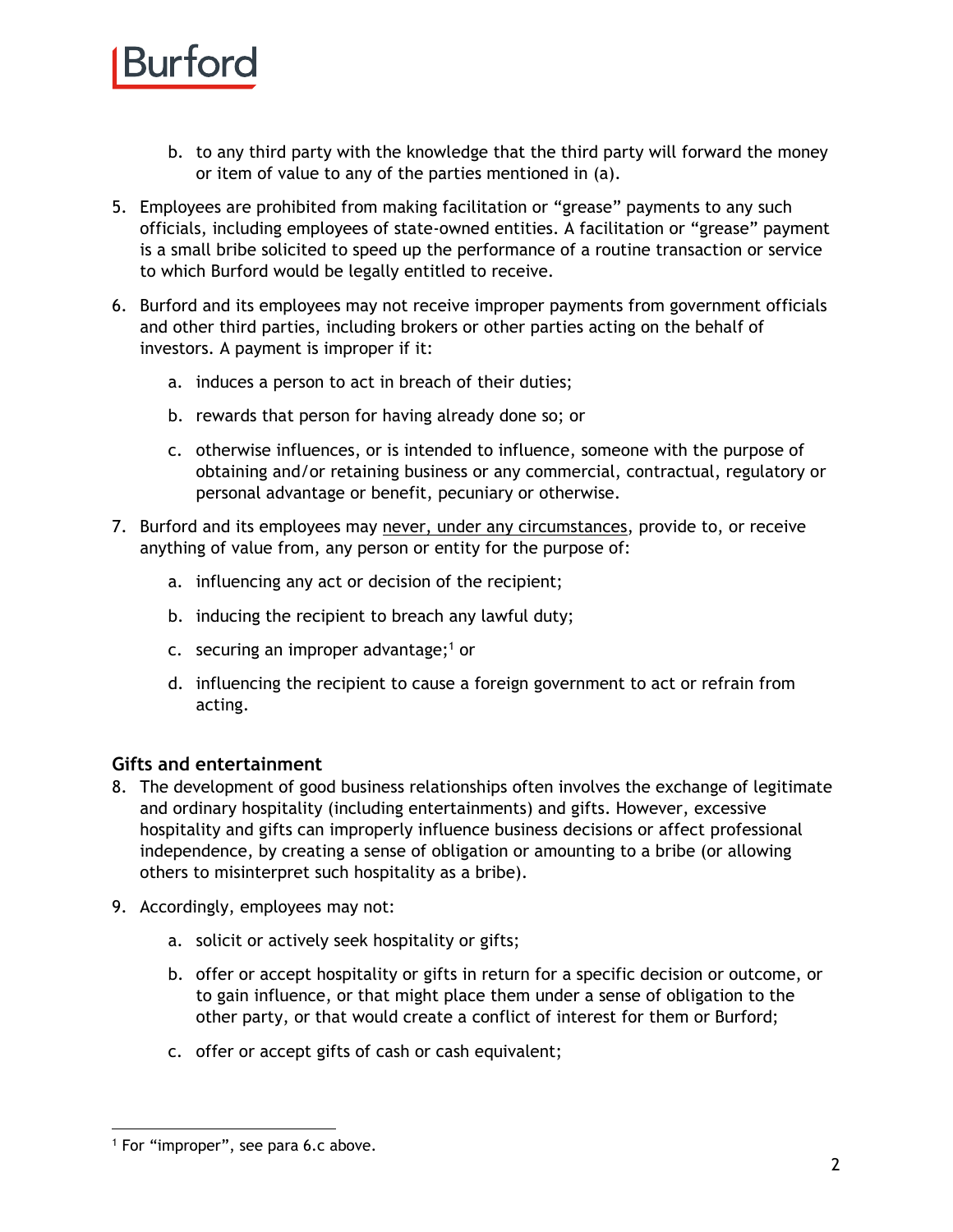## Kurtord

- d. offer or accept gifts to or from someone with whom they are negotiating, as this is particularly likely to constitute a bribe (or appear to constitute a bribe);
- e. offer or accept hospitality or gifts of an inappropriate or offensive nature, or anything that could be embarrassing to them or Burford if revealed or disclosed; or
- f. offer or accept hospitality or gifts that are extravagant.
- 10. In particular, Burford and its employees (and their immediate families) should not offer or accept:
	- a. gifts from an individual or organization with whom Burford has a current or potential business relationship that exceed prescribed limits, in aggregate, across the course of a calendar year, without the prior approval of the CCO; or
	- b. gifts that might create conflicts of interest, influence their decision making or violate the law.
- 11. Generally, charitable contributions at the request of an investor, counterparty or client will not be allowed.
- 12. Employees are subject to gift and entertainment reporting requirements.

### **Kickbacks and "soft dollars"**

13. In general, additional commissions for preferential treatment may constitute a kickback or a bribe and would be prohibited under one or all of the above legal regimes.

### **Money laundering**

- 14. Money laundering is the activity of taking the proceeds of criminal activity, and disguising the origin, identity and destination of this illicit money through a series of transactions.
- 15. Accordingly, Burford prohibits its employees from receiving any transactions that they suspect may be the proceeds of money laundering.
- 16. Employees should be particularly alert to customer or supplier transactions that derive from multiple bank accounts, or from an account with a different name; payments in cash; and overpaying or paying in advance.
- 17. Burford is committed to mitigate the risk of money laundering in its supply chain. All new suppliers are assessed internally and pre-screened before any initial payment for services is remitted, and thereafter are screened on an ongoing basis to ensure real-time notification of any potential problems.

### **Obstruction of justice**

18. Burford commits to comply with all law enforcement and judicial systems wherever it has operations, and prohibits its employees from attempting to influence, obstruct or impede any legal proceedings involving the company.